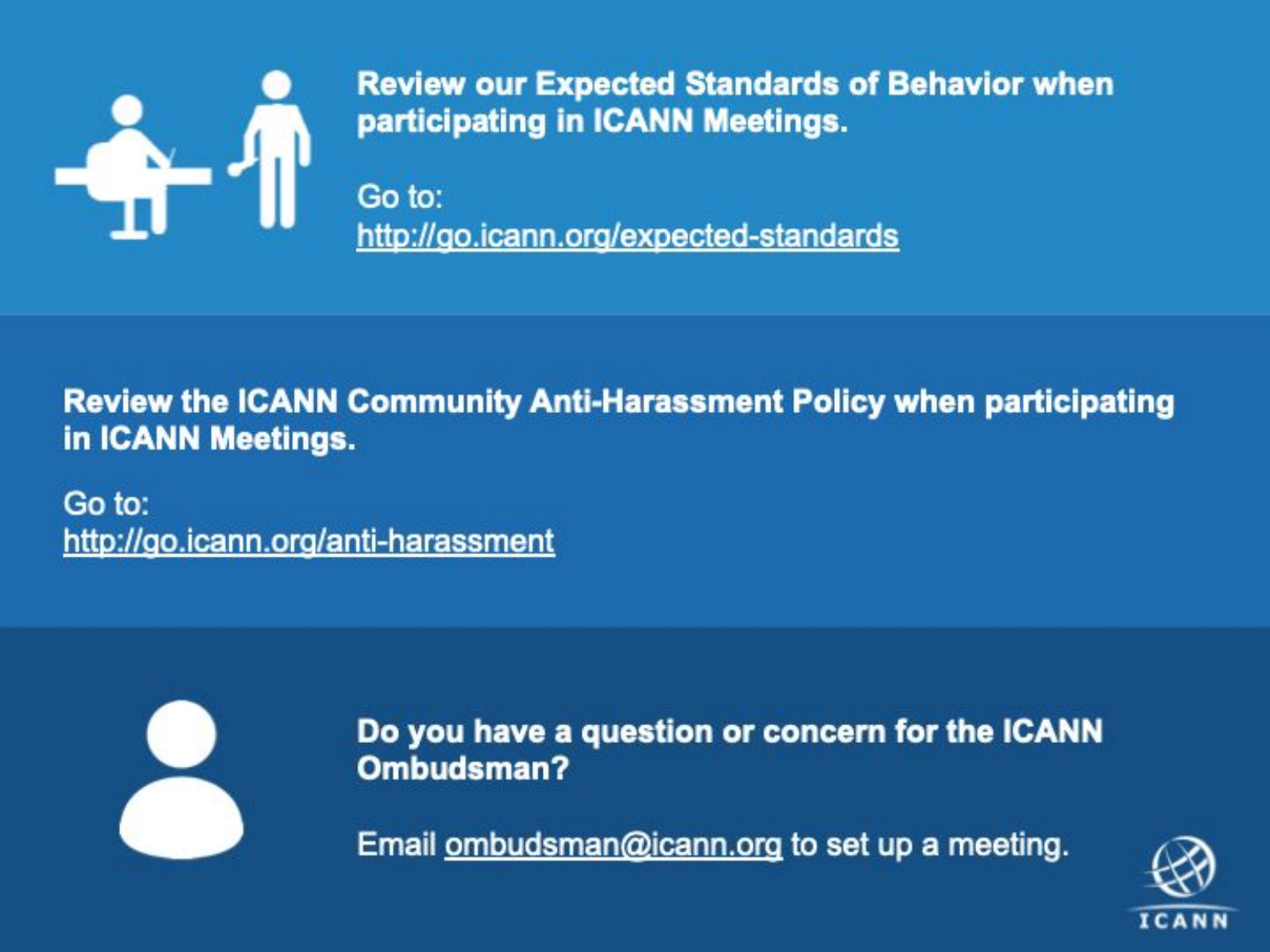# **ICANN74 - GAC Preparation for Meeting with the ICANN Board**

Tuesday, 14 June 2022 Session # 5



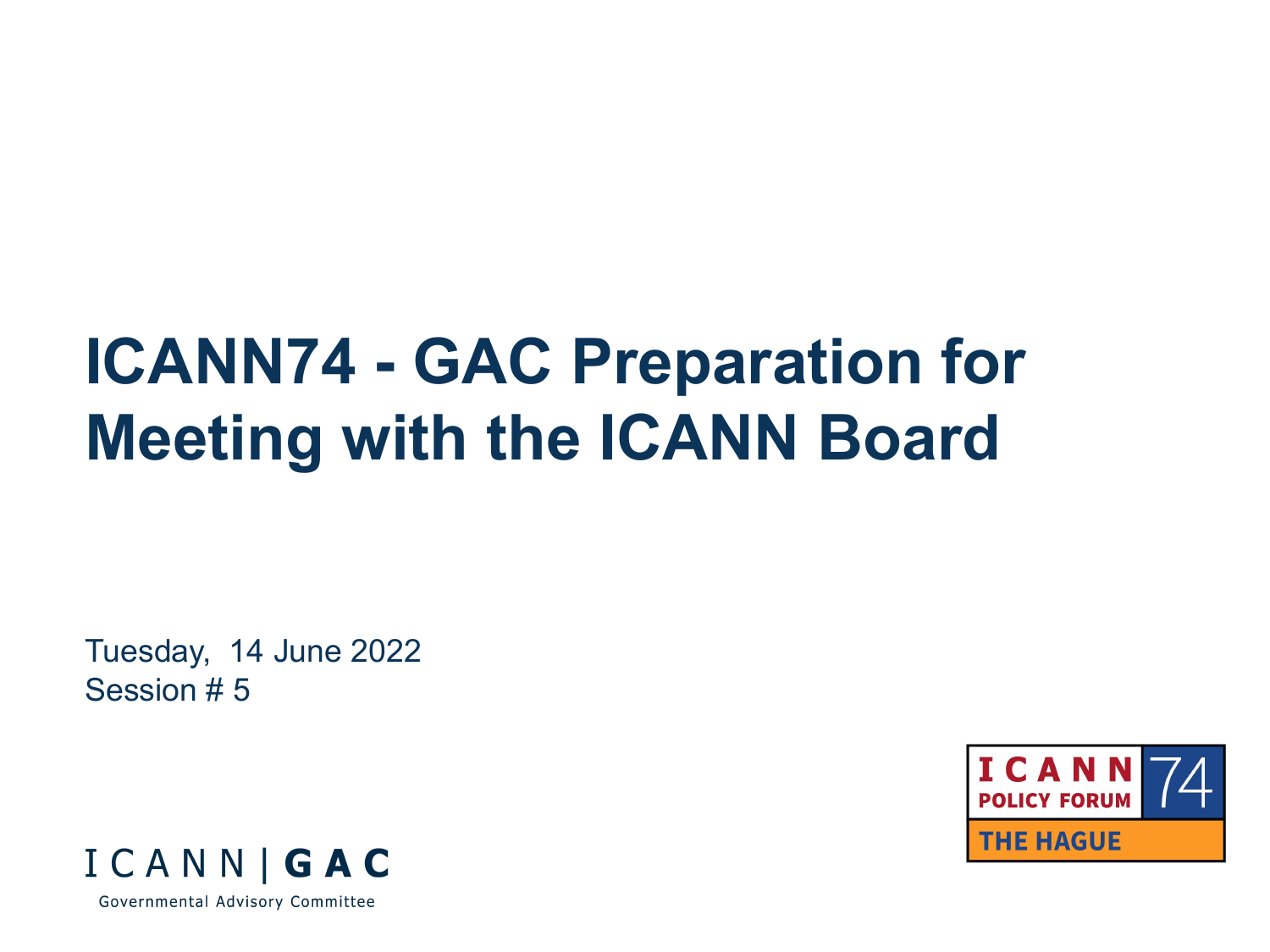- Background to GAC Members regarding GAC Bilateral Meetings with Board at ICANN Public **Meetings**
- Review and Confirm or Revise GAC Topics, Questions and Messages to ICANN Board

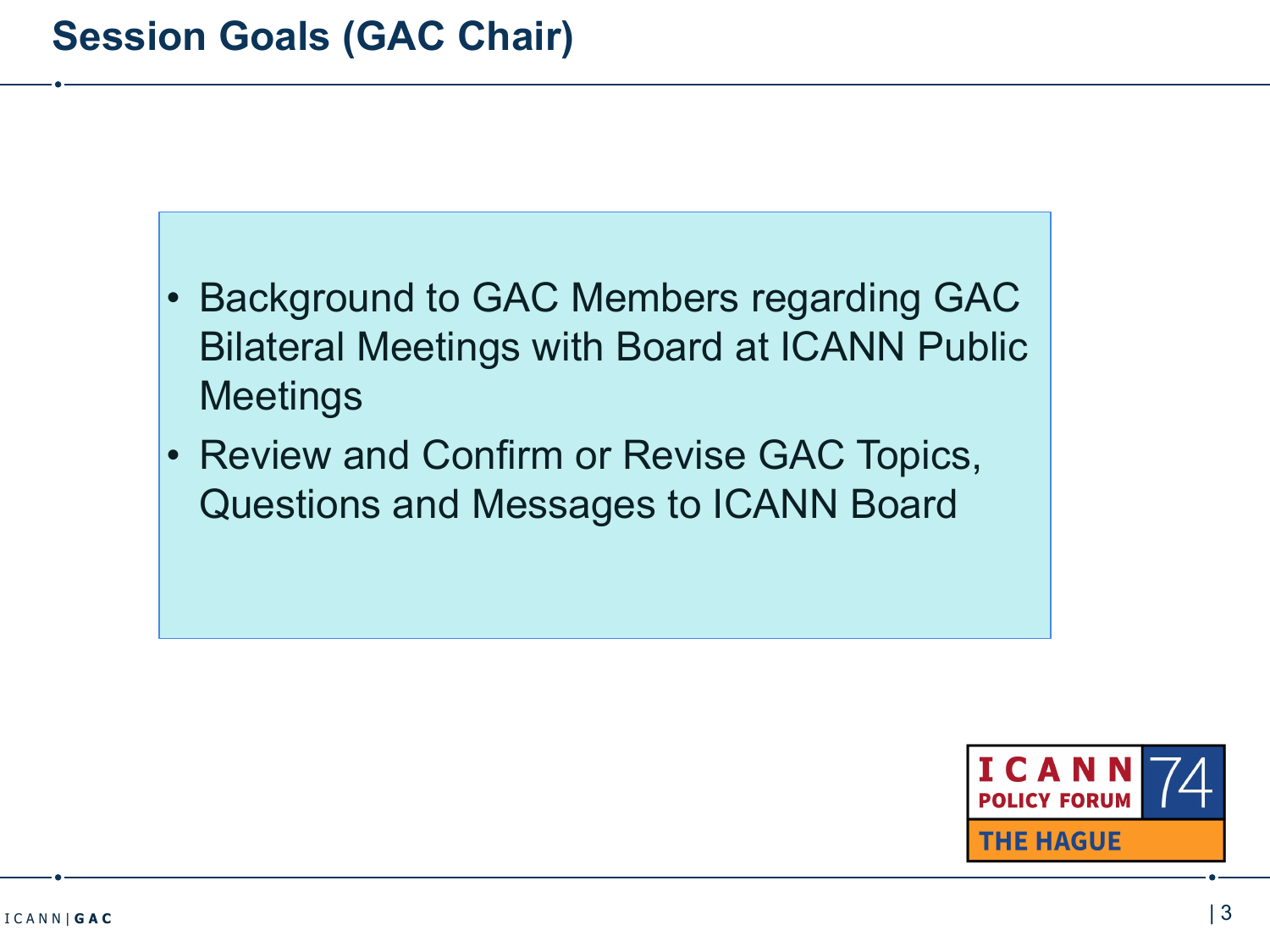- 1. GAC Bilateral Meetings with other community groups are an important and regular feature of ICANN Public Meetings.
- 2. During the last two years, these bilateral meetings have remained important regular interaction points to preserve and expand useful GAC connections with the Board and others. They can also provide useful venues to highlight and emphasize areas that are likely to be in the GAC Communiqué.
- 3. Recently, the GAC has employed a targeted "topical/Q&A" agenda approach for these meetings which necessitates focused GAC preparation, discussion and coordination prior to the individual sessions.
- 4. This session is an opportunity to confirm the topics and questions previously shared with the ICANN Board in preparation for this week's meeting.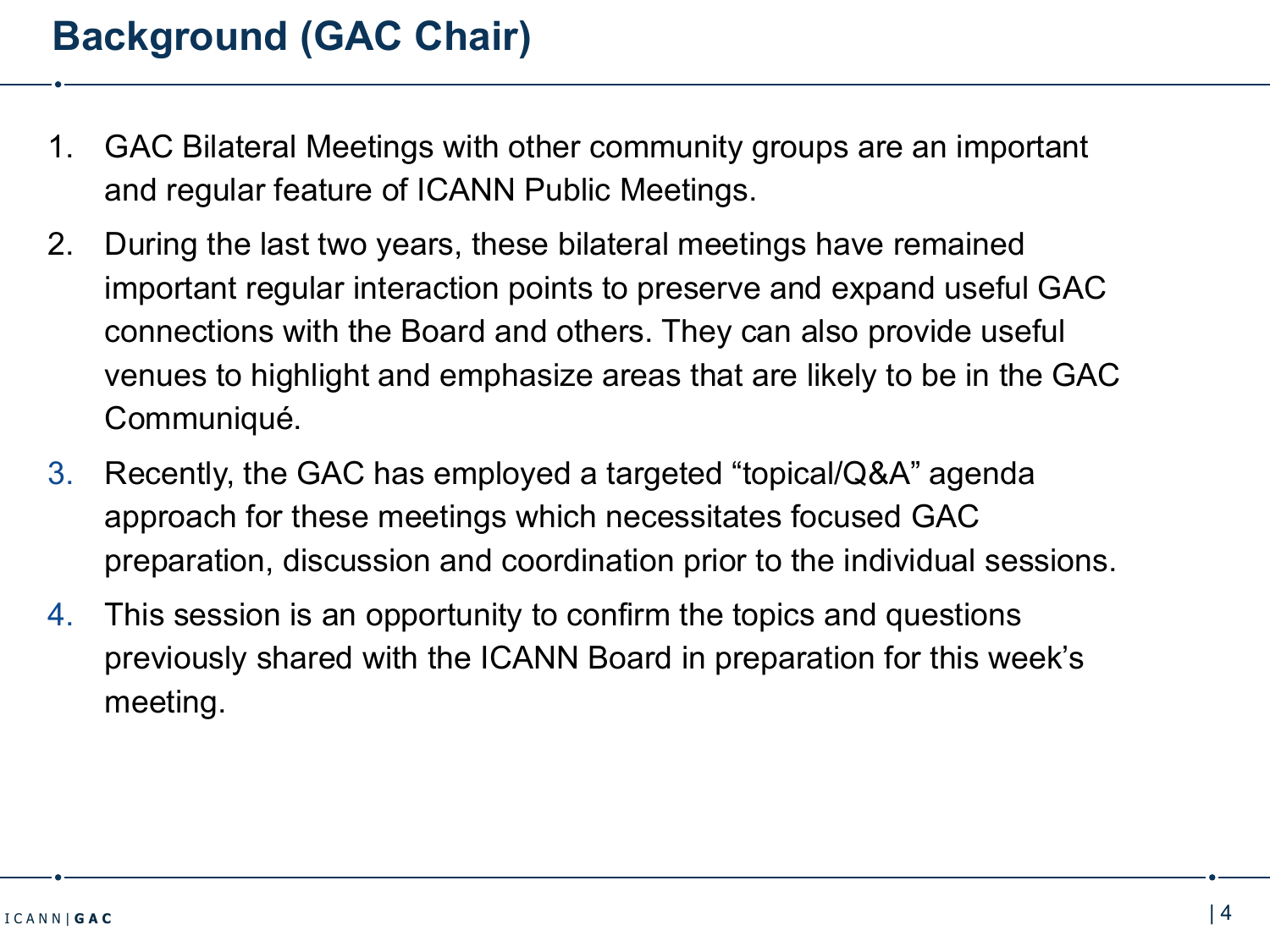# **Board - GAC Preliminary Meeting Agenda**

 *Meeting scheduled for Wednesday 15 June at 0830 UTC (1030 local time)*

- 1. Introductions
- 2. Discussion of GAC Topics/Questions
	- a. SSAD Light Prioritization and Community-driven Solutions Being Built (GAC Questions)
	- b. Accuracy Registration Data (GAC Question)
	- c. Follow-Up Regarding Global Public Interest (GPI) Framework
		- i. GAC "inclusiveness" update
		- ii. GAC Questions
- 3. Discussion of Future GAC Information Opportunities
- 4. AOB

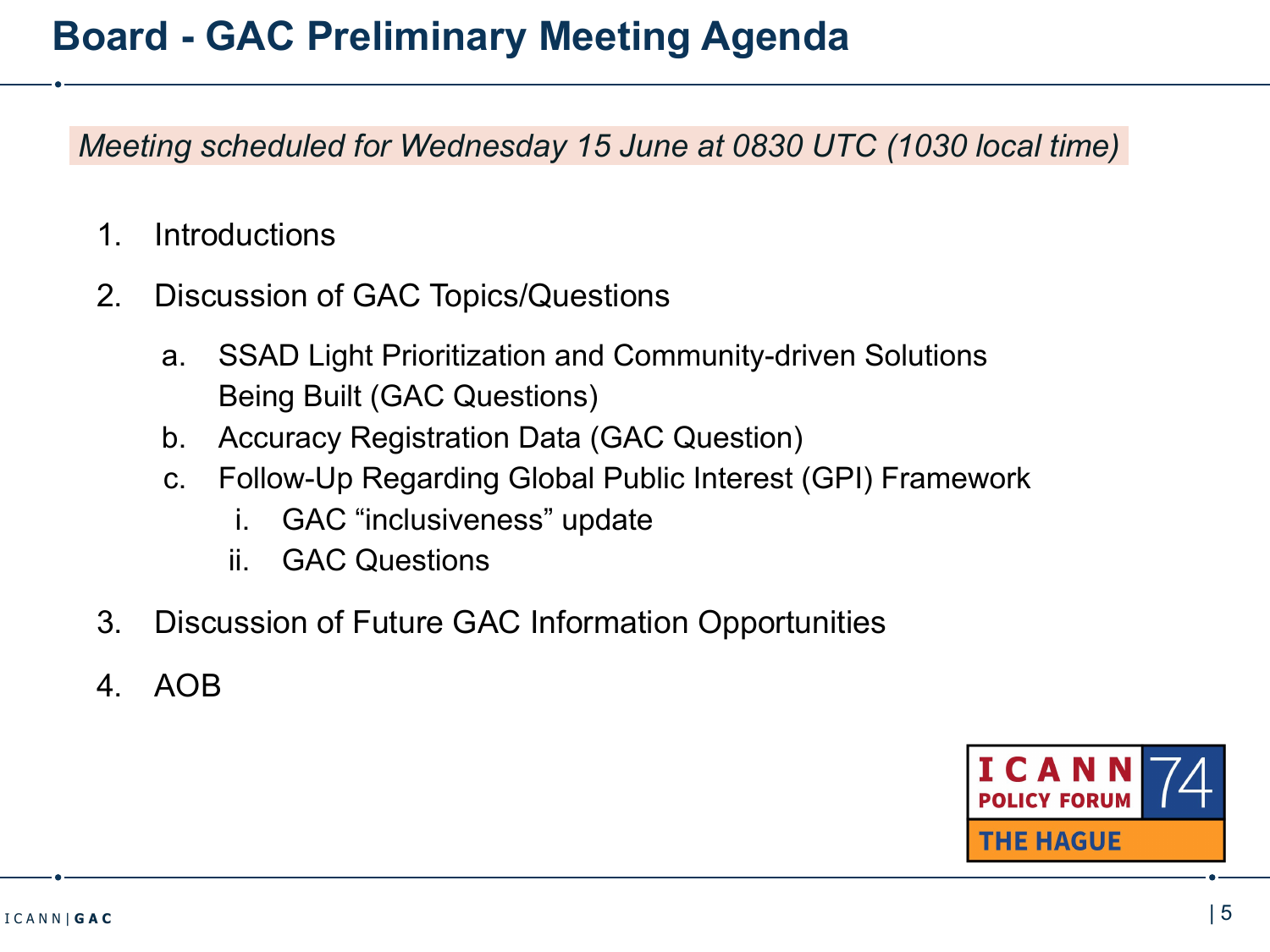### **GAC - Board Meeting - GAC Topics/Questions**

#### **Three Major Topic Areas:**

- 1. SSAD Light Prioritization and Community-driven Solutions Being Built (GAC Questions)
- 2. Accuracy Registration Data (GAC Questions)
- 3. Follow-Up Regarding Global Public Interest (GPI) Framework
	- i. GAC "inclusiveness" update
	- ii. GAC Questions

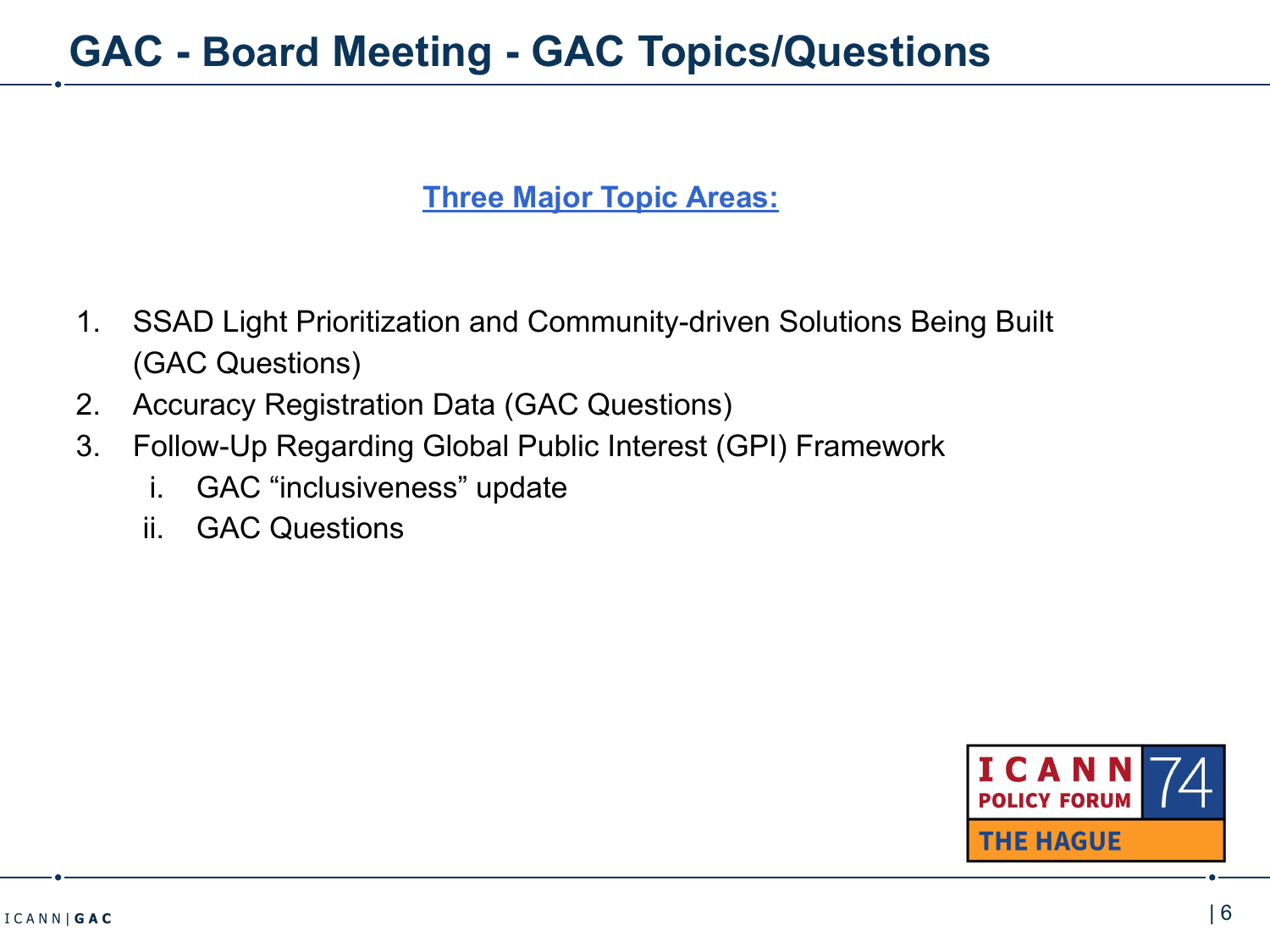### **1. SSAD Light Prioritization and Community-driven Solutions Being Built**

a. **How can the ICANN Board ensure that an evaluation of an SSAD Light concept is completed in a timely manner?**

b. **Is the ICANN Board aware, and if so, what are its views, on community-driven proposals for implementations of GDPR-compliant registration data disclosure systems?**

**c. Given efforts on the SSAD developments to date, has the Board developed any general perspectives on the general usefulness and]\scope of the system concept?**

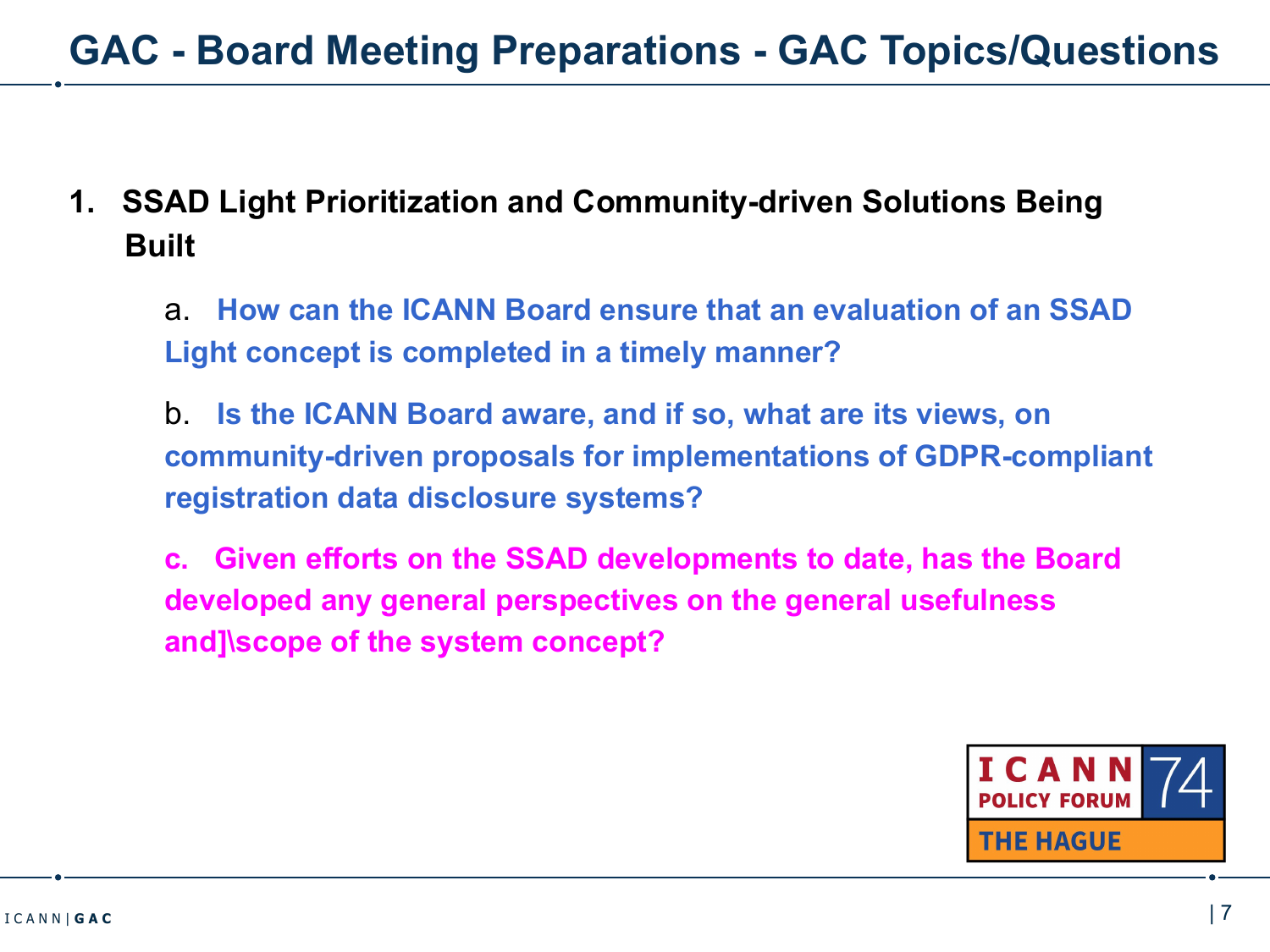**2. Accuracy of Registration Data** (In connection with ICANN's planned outreach to Data Protection Authorities for Guidance)

a. **Has ICANN org requested and/or received legal advice on the issue of whether there is a legal basis for ICANN org to access registration data for purposes of accuracy verifications?**

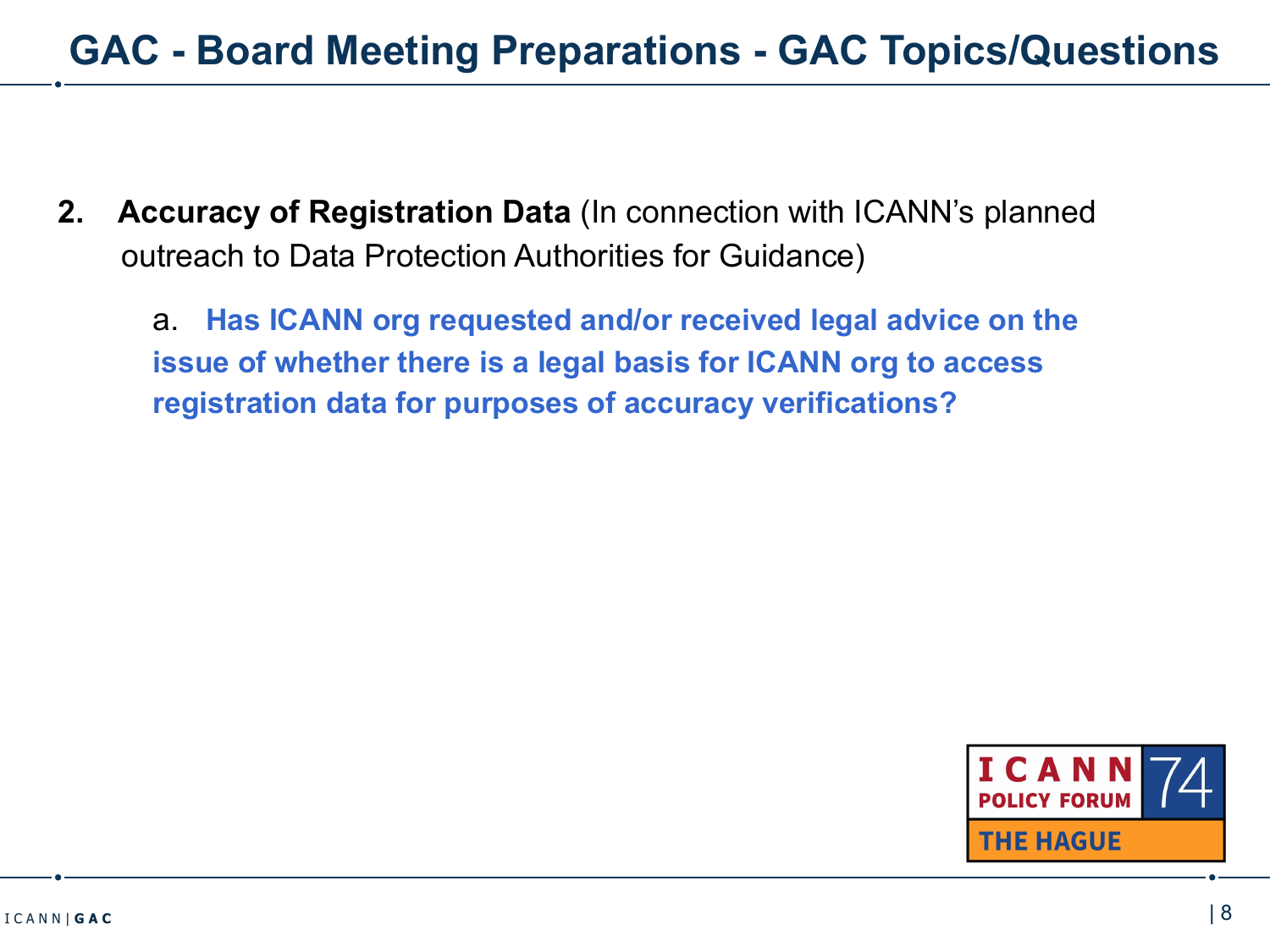### **3. Follow-Up Regarding Global Public Interest (GPI) Framework**

#### **Inclusiveness Update - Background**

- GAC conducted several discussions at ICANN73 community plenary, internal, with Board and other groups
- **Subsequently, the GAC recognized the importance of incorporating Global Public Interest (GPI) considerations into policy development and decision-making at ICANN.** The GAC also continued internal discussions regarding the concept of inclusiveness during that time.
- GPI was an "Issue of Importance" in GAC ICANN73 Communiqué (including, "The requirement of inclusiveness established in the Articles of Incorporation should be explicitly enshrined in the GPI framework.")
- This particular language prompted interest from Board members who suggested that it would be useful to clarify what the GAC meant by the term.

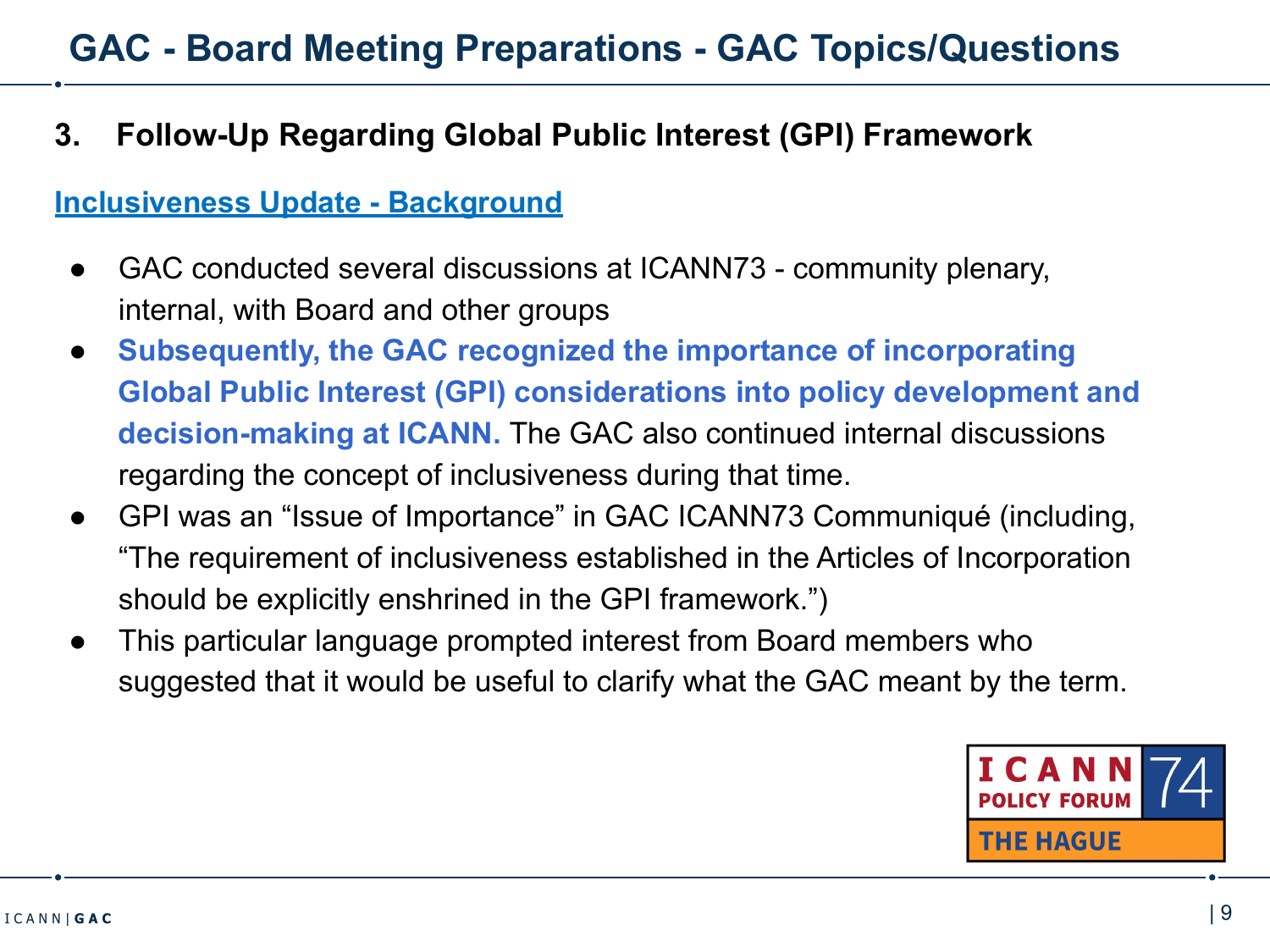### **3. Follow-Up Regarding Global Public Interest (GPI) Framework**

#### **Inclusiveness Update - Developing GAC Views**

- A) GAC Members believe it is critical to the legitimacy of ICANN that the organization allows all stakeholders to participate meaningfully in its processes, and to express their needs and interests. Only by taking them into account can ICANN claim to act in the global public interest.
- B) The concept of inclusive policy-making is multifaceted and includes notions of diversity, openness, meaningful participation, and responsiveness to different interests… definitely "inclusiveness" is much more than just an "open door" (i.e. PDPs that are "open" to volunteer participation). It should mean that all interested stakeholders are able to participate, actually do participate thanks to an enabling environment, and have a fair say and impact on the results of the process (a possible interesting source:

[https://www.oecd-ilibrary.org/governance/government-at-a-glance-2013/inclusive-policy-making\\_g](https://urldefense.com/v3/__https:/www.oecd-ilibrary.org/governance/government-at-a-glance-2013/inclusive-policy-making_gov_glance-2013-51-en__;!!PtGJab4!sWvWXjM0fDHXPABKA53MveEXnQZ_CNSly9p0wZU2EhTHtMokumVhQEfyGdqVlESgcivNVxIQkJk$) ov glance-2013-51-en [oecd-ilibrary.org])

● C) Within the specific parameters of the Global Public Interest at ICANN, the concept of inclusiveness should be broken down to a series of aspects (see previous bullet) that can be measured in some way or another. This should be included explicitly in the GPI framework, as part of the elements against which a PDP or other outcomes is measured up in order to ascertain whether it is in the global public interest.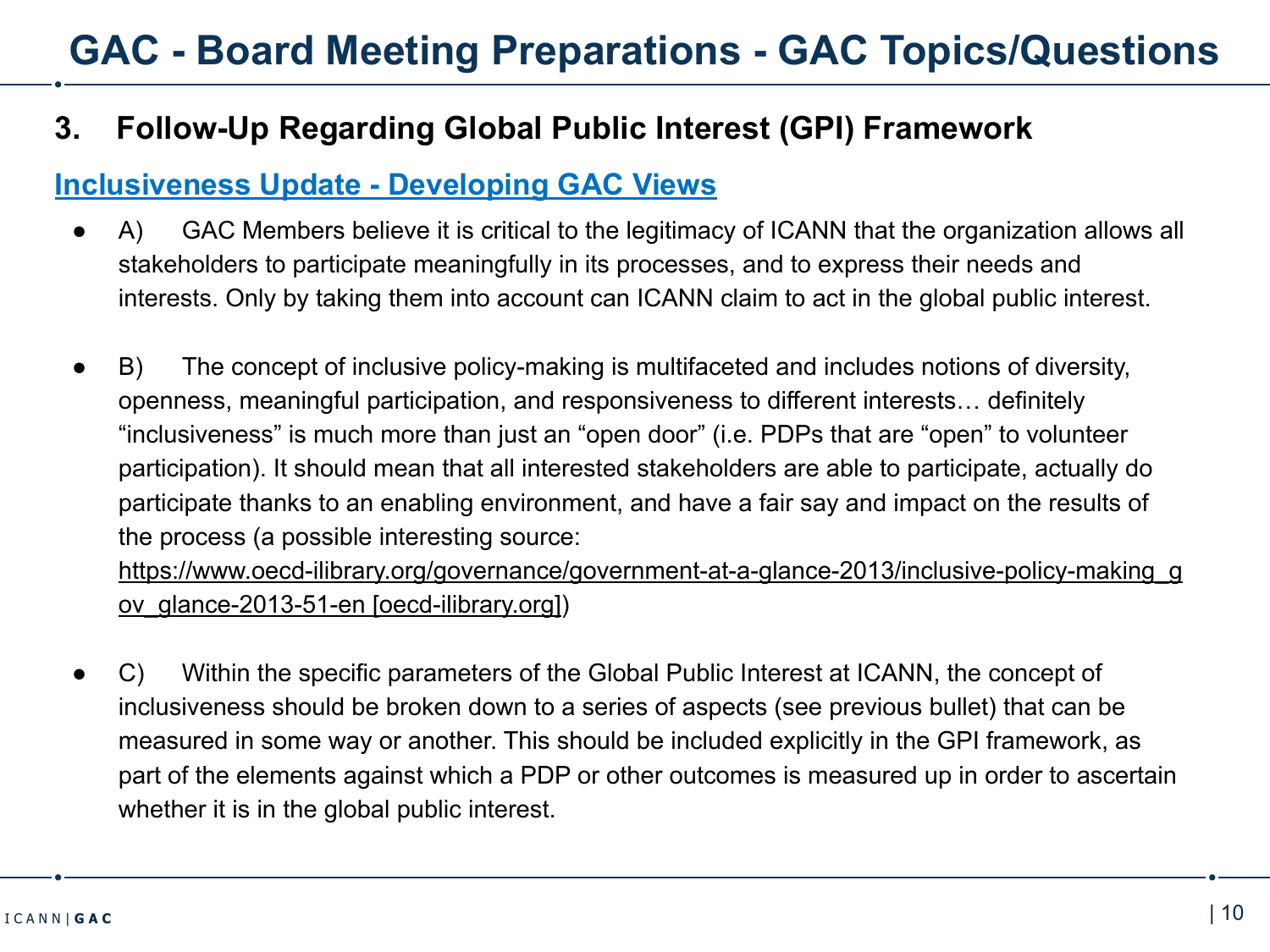### **3. Follow-Up Regarding Global Public Interest (GPI) Framework**

#### **Inclusiveness Update - Developing GAC Views (cont.)**

- D) The June 2020 ICANN *[Discussion Paper: Developing a Public Interest Framework](https://community.icann.org/display/prjxplrpublicint/GPI+Toolkit?preview=/58724547/138970274/Proposed%20Public%20Interest%20Framework_V3_22June2020%20.pdf)* presents a "Proposed Framework" and a long list of Bylaws considerations fashioned as questions to potentially be applied in the context of existing or new policies that might be developed. Among those 18 "questions", three critical questions stand out that specifically apply to the policy development process of such great interest to the GAC:
	- i) Eighth Question Will [or did the policy development process"?] employ open, transparent and bottom-up, multistakeholder policy development processes that are led by the private sector (including business stakeholders, civil society, the technical community, academia, and end users), while duly taking into account the public policy advice of governments and public authorities? These processes shall (A) seek input from the public, for whose benefit ICANN in all events shall act, (B) promote well-informed decisions based on expert advice, and (C) ensure that those entities most affected can assist in the policy development process.
	- ii) Ninth Question Will [or did the policy development process] seek and support broad, informed participation reflecting the functional, geographic, and cultural diversity of the Internet at all levels of policy development and decision-making to ensure that the bottom-up, multistakeholder policy development process is used to ascertain the global public interest and that those processes are accountable and transparent?
	- iii) Tenth Question [Will or did the policy development process] strive to achieve a reasonable balance between the interests of different stakeholders, while also avoiding capture?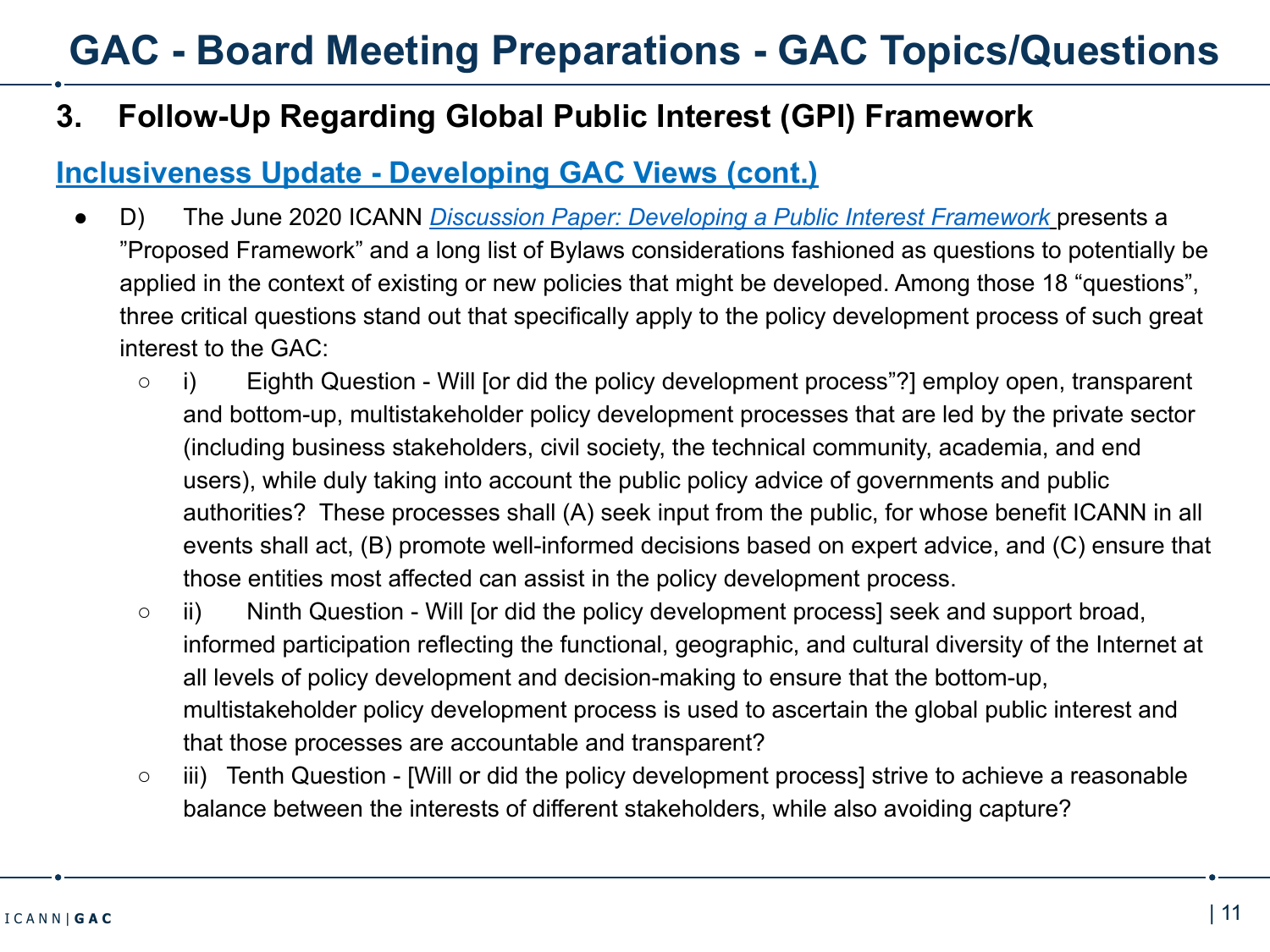#### **3. Follow-Up Regarding Global Public Interest (GPI) Framework**

#### **Inclusiveness Update - Developing GAC Views (cont.)**

- E) The Discussion Paper itself, in footnote 4, addresses the term "inclusion" by stating, "in identifying the public interest that is being served in a particular context, consideration should also be given to individuals and groups that are not a part of the conversation in order to support and promote inclusion." (see Discussion Paper at page 7)
- F) Some GAC Members stress the importance of the "impact on the outcome of the policy process" in ensuring meaningful participation from diverse set of stakeholders - and hence inclusiveness. If stakeholders do not perceive their participation will have an impact or that participation is organized in a meaningful way, then they will disengage even in processes that are fully "open". In this respect, the answer to the Tenth question outlined above (achieving a reasonable balance between the interests of different stakeholders, while also avoiding capture) is especially important.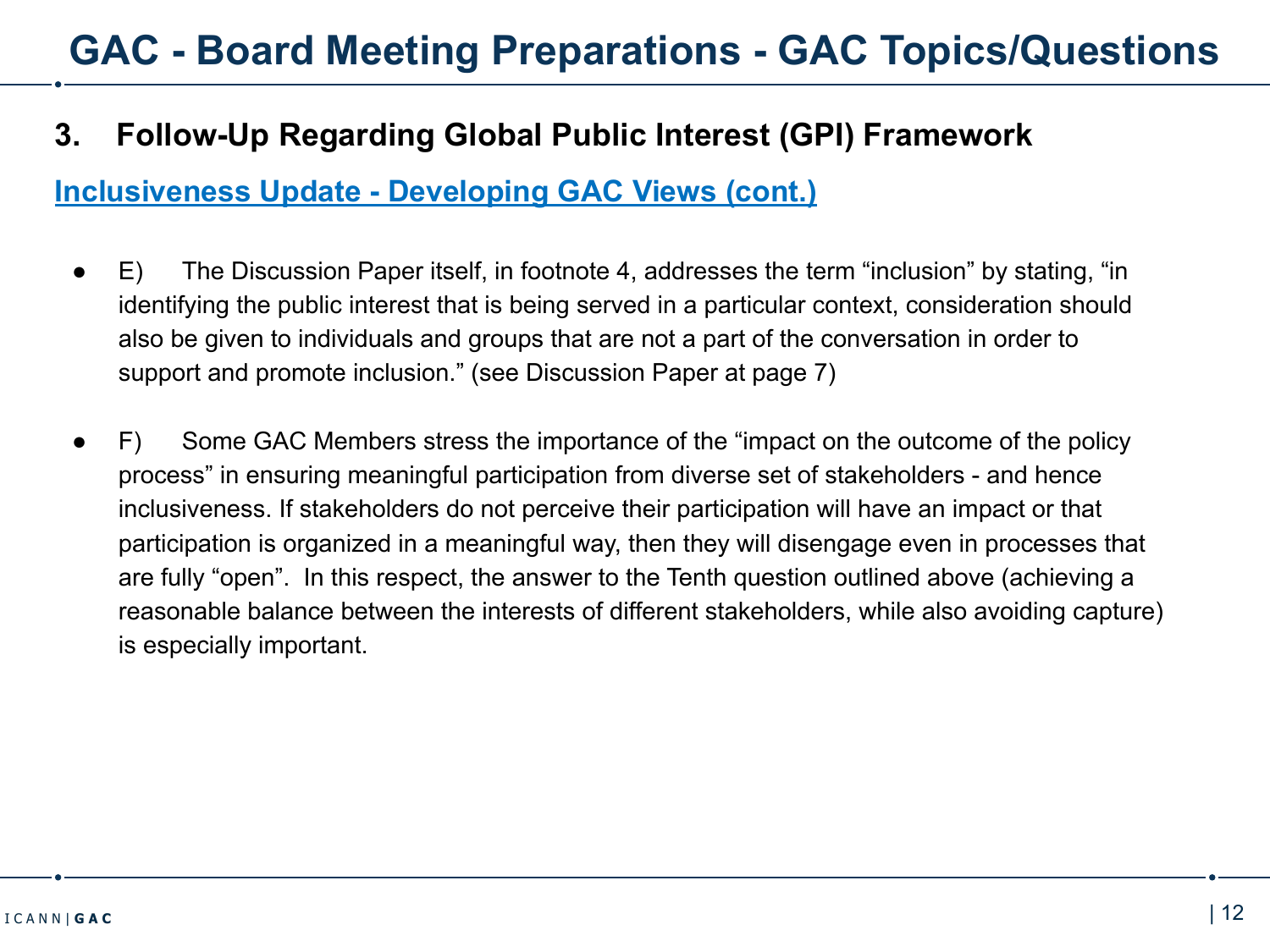#### **3. Follow-Up Regarding Global Public Interest (GPI) Framework**

#### **GAC Questions**

a. The GAC noted in the "Issues of importance to the GAC" section of the ICANN73 GAC Communiqué that: "The GPI framework could be adapted and applied by all ACs and SOs in their work, including, for example, through the process of developing and endorsing policy recommendations, decisions and public comments." **How has the Board considered advancing discussion with the different ACs and SOs on ways to take into account the global public interest, as part of their work and outputs?**

b. In addition, the GAC noted that "the initial application of the GPI to the SSAD ODA appears to have been limited". **What measures could the Board take to ensure that "public interest concerns are not only considered but effectively addressed"?**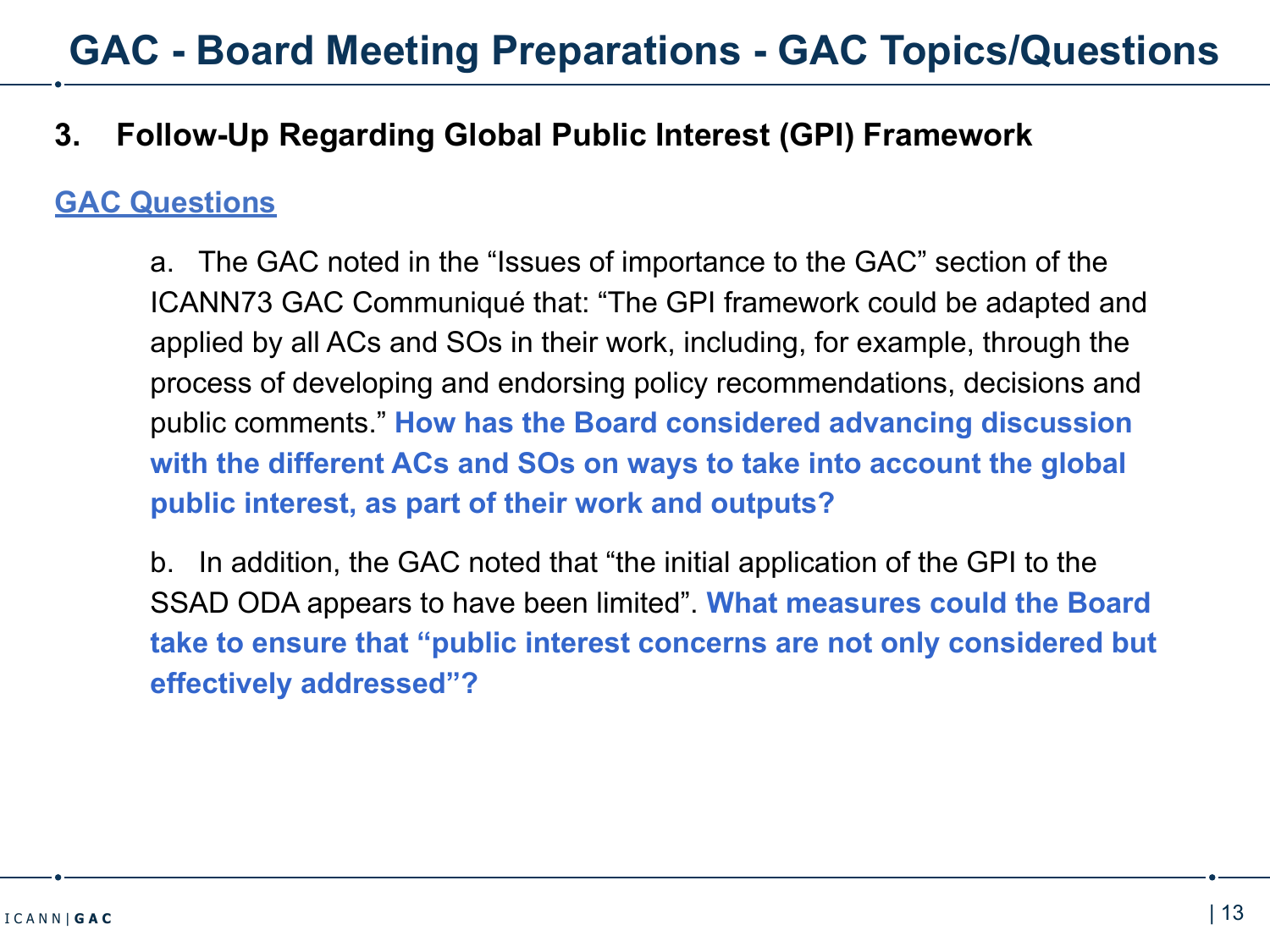# **Discussion of Future GAC Information Opportunities**

### **Background**

- Board and GAC have made substantial progress in last few years on interaction and collaboration
- Opportunities are coming up to build on this progress (e.g., Next round of New gTLDs)
- GAC Played a significant role in development of the Applicant Guidebook for the first round of new gTLDs.

#### **Discussion**

- GAC is playing an important role in policy development and discussions about the next round and Board is interested in continued effective engagement
- Help get newer GAC participants up-to-speed to prepare for next round
- Discussion of sharing Org paper summarizing how GAC Advice was considered during first round of new gTLDs
- Consider methods for future Board-GAC dialogue on this topic (e.g., topic-specific webinars and briefings, etc.)